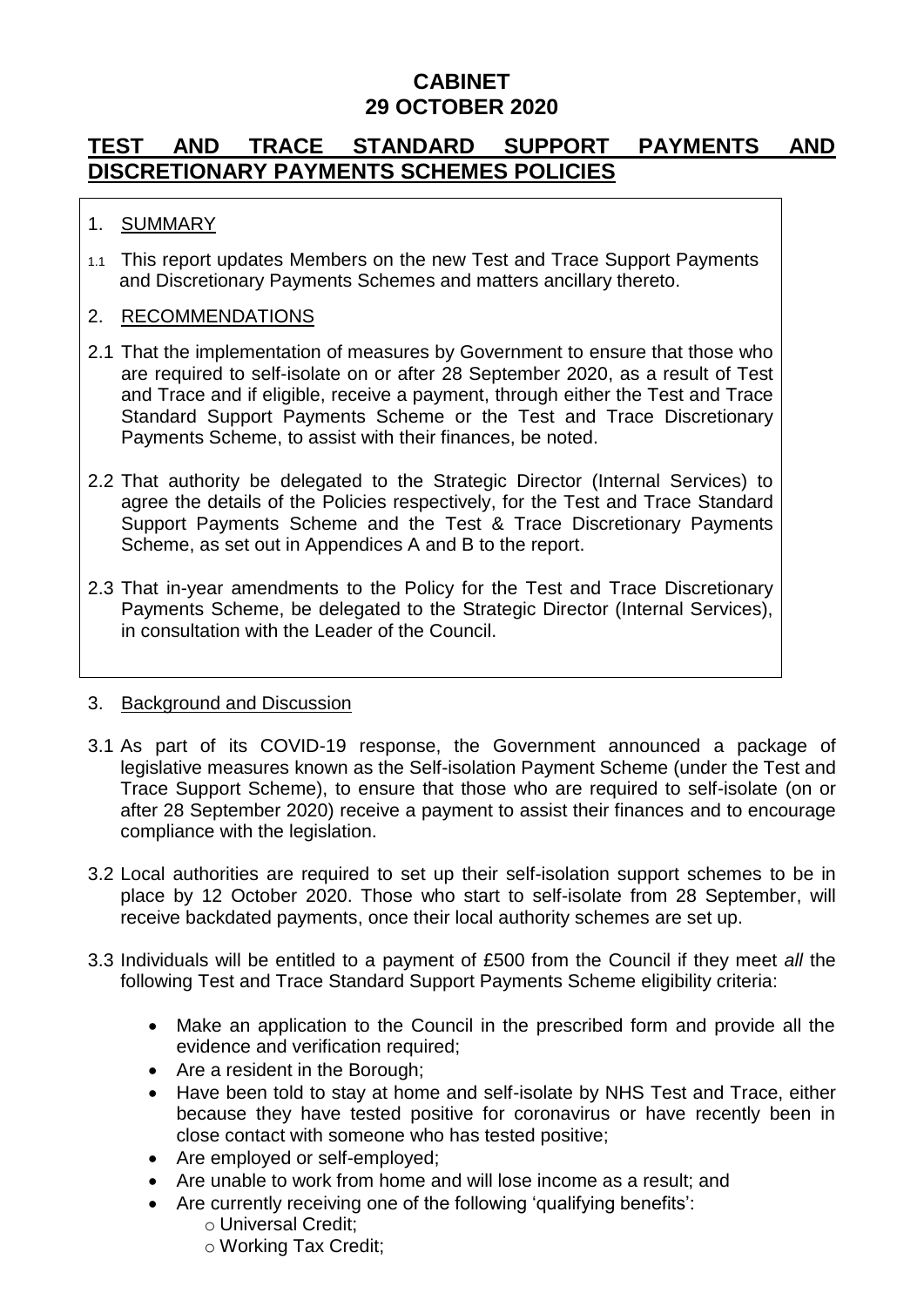### **CABINET 29 OCTOBER 2020**

- o Income-based Employment and Support Allowance;
- o Income-based Jobseeker's Allowance;
- o Income Support;
- o Housing Benefit; or
- o Pension Credit.
- 3.4 Individuals who are not in receipt of a 'qualifying benefit' as referred to above, but meet all the other criteria, will be eligible for a £500 payment under the Test and Trace Discretionary Payments Scheme.
- 3.5 Individuals will not be entitled to apply for a payment under both the Schemes.
- 3.6 Both Schemes are available to all individuals who meet the eligibility criteria and are told to self-isolate on or after 28 September 2020.
- 3.7 At the present time, the Government has stated that both Schemes will be available until 31 January 2021.
- 3.8 The Government has confirmed that it will reimburse the Council for all payments made under the Test and Trace Standard Support Payments Scheme. An initial allocation of £48,000 has been made. The payments made will be reconciled so that any money overspent or underspent compared to the initial allocation will be topped up or repaid respectively.
- 3.9 The Council has been allocated a fixed amount of £28,869.01 from the Government for the Test and Trace Discretionary Payments Scheme. The Government has announced that no additional monies will be available. The Council therefore reserves the right to amend this Scheme at any time to ensure the funds go to those who face the most financial hardship. Any in-year amendments made to this Scheme will be agreed by the Strategic Director (Internal Services) in consultation with the Leader.
- 3.10 The Council has also been allocated a sum of £27,142.40 towards the costs of administering both Schemes.
- 3.11 The Policies respectively, for the Test and Trace Standard Support Payments Scheme and the Test and Trace Discretionary Payments Scheme are as set out in Appendices A and B to the report.
	- 4 Relationship to the Corporate Plan

N/A.

5 Financial, legal, staffing and other administrative implications and risk assessments

| <b>Financial Implications</b> | As per paragraphs 3.8 to 3.10 of the report                                                                                                                                            |
|-------------------------------|----------------------------------------------------------------------------------------------------------------------------------------------------------------------------------------|
| Legal Implications            | The Council has implemented both Schemes in line with<br>Government requirements and guidance.                                                                                         |
|                               | All information and data provided by applicants will be dealt<br>with in accordance with the Council's Data Protection Policy<br>and Privacy Notices, which have been published on the |